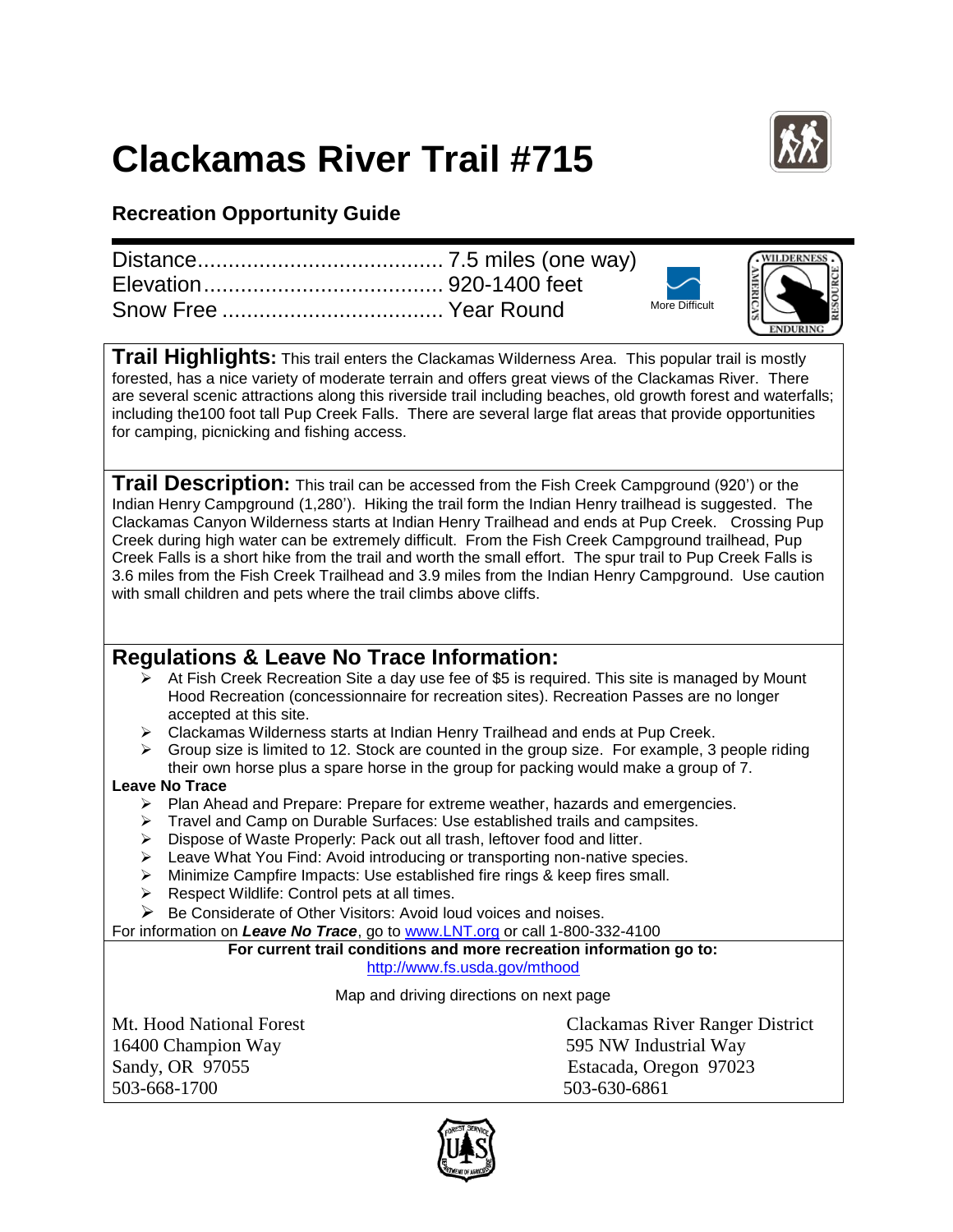

**Recommended maps:** Clackamas Ranger District

The USDA is an equal opportunity provider and employer.